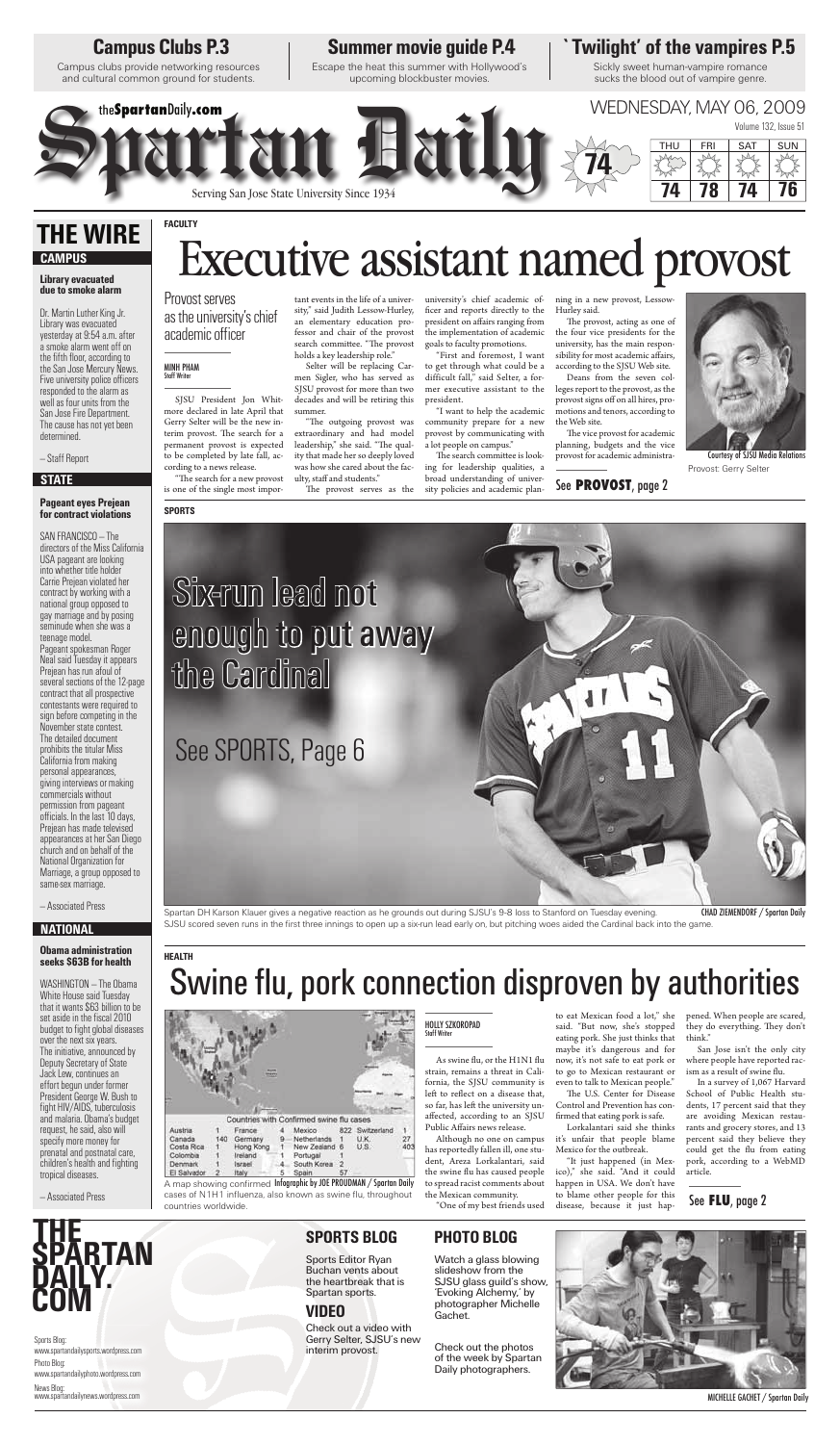# PAGE NEWS WEDNESDAY, MAY 06, 2009

Alex Nazarov, a sophomore Dave Lawrence / Spartan Daily mechanical engineering major, looks at political cartoons based on the Philippine-American War at the Cultural Heritage Center in Dr. Martin Luther King Jr. Library on Monday.

tion and personnel also report to the provost, according to the Web site.

"I never really knew what the provost does," said Kelly Ric-is Sigurd Meldal, chair of the tor, an undeclared freshman. "I Academic Senate, which acts like know they are important. But the legislative assembly of the since I haven't really noticed any changes even though we don't have one right now, I guess it's not that big." While the president is the external representative of the university, the provost serves as the internal representative, in charge of running the actual academic programs, said Lessow-Hurley. An initiative Provost Sigler was in charge of was the Accessible Technology Initiative, a program currently in the process of converting all university instructional material to be accessible to disabled students.

The U.S. Department of Agriculture confirmed that swine flu is not a foodborne illness and that all meat products are safe to eat when prepared correctly.

> corner to tell people it's handicapped accessible," said Randy Phillips, a freshman biology major. "I heard they're going to change some stuff on their Web site also."

One of the many people the provost will be interacting with

university, proposing policies to

the president.

"Although the responsibilities of a provost are a lot, everything is delegated," Meldal said. "She should set a tone, a strategic direction for academic affairs, and make sure people on the lower level are on the ball and doing their job."

ries don't worry him and won't affect his lifestyle.

"The media tends to hype things up so much, just to get you afraid, to start buying into things," he said. "If I catch it, I catch it."

With challenges such as budget cuts and overenrollment, Meldal stresses the importance of a provost whose actions are aligned with his or her words.

Williams said swine flu heightened her germ paranoia.

"SJSU is already a great university, and if we can bring on a good provost, it could bring the school to a whole other level," he said.

# Your Best Choice For Summer Storage!  $\star$



- . Only blocks from SJSU!
- The best storage rates
- · \$20 referral bonus
- Access 7 days a week
- <sup>®</sup> Easy sign up

# 995-0700

850 South 10th St, San Jose (between 10th & 11th, under 280 Fwy)



On Monday, Mexican officials lowered the flu alert level and allowed non-essential operations, such as museums and churches, to reopen, according to Mexico's President Felipe Calderón.

Fliers depicting a controversial image of Uncle Sam holding a crying Filipino baby were the precursors to the exhibition and discussion of "The Forbidden Book: The Philippine-American War in Political Cartoons" at Student Union on Thursday.

More than six schools have closed in Santa Clara County because of confirmed cases of swine flu, according to the Santa Clara Valley Health & Hospital System.

Marissa Williams, a junior

psychology major, said since the swine flu has been reported in more than 21 other countries, such as Israel and New Zealand, people should know that anyone from anywhere could carry the virus.

The image printed on the fliers corresponded to content from the book, which explores media portrayal of the Philippine-American

Estella Habal, one of the event organizers and a social sciences assistant professor, addressed the concern about the image on the fliers.

"You can't just be ignorant enough to think that one specific race is going to give it to you," Williams said.

Maria Fonca, an employee at Taqueria Los Gallos de Villa on 345 So. Fourth St., said no one has raised health concerns at the restaurant where she works.

"Nobody is scared when they come in," she said. "People are not scared of the flu, and not of the meat."

In an area historically driven by Mexican culture, Daniel Kouba, a junior photography major, said he worries about swine flu's effect on Cinco de Mayo celebrations.

"It's such a big time for the Mexican heritage," he said. "How it's affecting them, at this point in time, is kind of unfortunate."

Kouba said swine flu adviso-

The exhibit is scheduled to run until June 30.

"It makes it even more uncomfortable to be in public places," she said.

"I won't say I'm a full-blown 'germaphobe,' but if people sneeze when they're near me and they don't cover their mouths or

anything, I just kind of cringe."

Although President Barack Obama said the outbreak was not yet a "cause for alarm" on April 27, World Health Organization officials said on Tuesday that a pandemic could be declared in upcoming days, according to the Associated Press.

## **PROVOST** | The provost serves as the internal representative

Co-authors Abe Ignacio and Jorge Emmanuel presented a slideshow and a discussion about the book and the exhibition of images, titled "Ka-TOON-ayan: The Truth about the U.S.-Philippine War Through Cartoons," that are currently on display at the Cultural Heritage Center in Dr. Martin Luther King Jr. Library.

War from 1899 to 1902.

"We are not promoting racism," he said.

One image in the slideshow presentation depicted Filipino men and boys lined up as soldiers pointed weapons at them, which Ignacio said represented a time when the U.S. ordered all Filipino males ages 10-and-above to be shot.

Angelica Cortez, a junior political science major and a community and political affairs chair for Akbayan Pilipino Club, said the event made her feel closer to her heritage.

"It doesn't make me happy to see these images, but I am excited to share with them my grandparents and to let them know that I am informing myself about our history," she said.

Emmanuel said the reasons behind making the book are an extension of his political activism.

John-Paul Limpin, a co-cultural chair for Akbayan Pilipino Club, said he believes a historical event, such as the U.S. involvement with the deaths of hundreds of thousands of Filipinos, is part of a silent culture.

"You have to go to great lengths to learn about your history," the senior television, radio and film major said.

"You really don't know what's been hidden away," Limpin added. "They didn't do it to just one culture or race. We went through racism similar to African-Americans only ours happened in our own land."

Julianne Shapiro contributed to this story.

# FLU | Officials say a pandemic could be declared in upcoming days

#### **Latin Jazz Ensemble Performance** Come enjoy hip swinging beats. 7:30 p.m. in the Music Building

Concert Hall For more information, call (408) 924-6350

#### **Transformation of Consciousness** Buddhist Lecture

3:30 to 5:30 p.m. in the Costanoan Room of the Student Union. Contact Justin Joyce at jstnjc@gmail.com

### **07** Tomorrow

#### **Harry Potter Parody Reading**

Join author Valerie Estelle Frankel for a reading of "Henry Potty and the Deathly Paper Shortage: An Unauthorized Harry Potter Parody." Noon to 1:30 p.m. in King Library, Room 255. For more information, contact

Valerie Frankel at valerie.frankel@sjsu.edu

#### **Overcoming Stress**

Discover some helpful coping techniques and find a little bit of peace. 3 to 4 p.m. in Clark Hall, Room 118. For more information, contact Veronica Mendoza at veronica.mendoza@sjsu.edu

#### **Songs of Robert Schumann**

Vocal Recital 12:30 to 1:15 p.m. at the Music Building Concert Hall. For more information, contact Joan Stubbe at 924-4673 or jstubbe@email.sjsu.edu

### **09** Saturday

#### **Opera Performance**

Watch an opera right here on campus. 7:30 p.m. in the University Theatre For more information, call (408) 924-6350

# **SPARTA** War cartoon exhibit paints a silent history Emmanuel said the reasons be **GUIDE**



**Small Jazz Band** For more information, contact Joan Stubbe at 924-4673 or jstubbe@email.sjsu.edu

Sparta Guide is provided free of charge to students, faculty and staff members. The deadline for entries is noon, three working days before the desired publication date. Space restrictions may require editing of submission. Entries are printed in the order in which they are received. Submit entries online at thespartandaily.com or in writing at DBH 209.

"I have noticed that on fliers for school events, there's always a little handicapped sign in the

#### **06** Today

#### BIANCA DECASTRO Staff Writer

# **CAMPUS**IMAGES



### **12** Tuesday

Jean Schulz (left), wife of Peanuts creator Charles Schulz, Irma

Brilliant (middle), wife of the late Ira Brilliant who founded the Ira F. Brilliant Center for Beethoven Studies at SJSU, and William Meredith (right), director of the Beethoven Center, celebrate after revealing a mannequin of Beethoven during Schulz's Beethoven: Schroeder's Muse exhibition Friday night. Located on the fifth floor of Dr. Martin Luther King Jr. Library, the exhibit will be on display until July 31.



DAVE LAWRENCE / Spartan Daily

#### Continued from page 1

#### Continued from page 1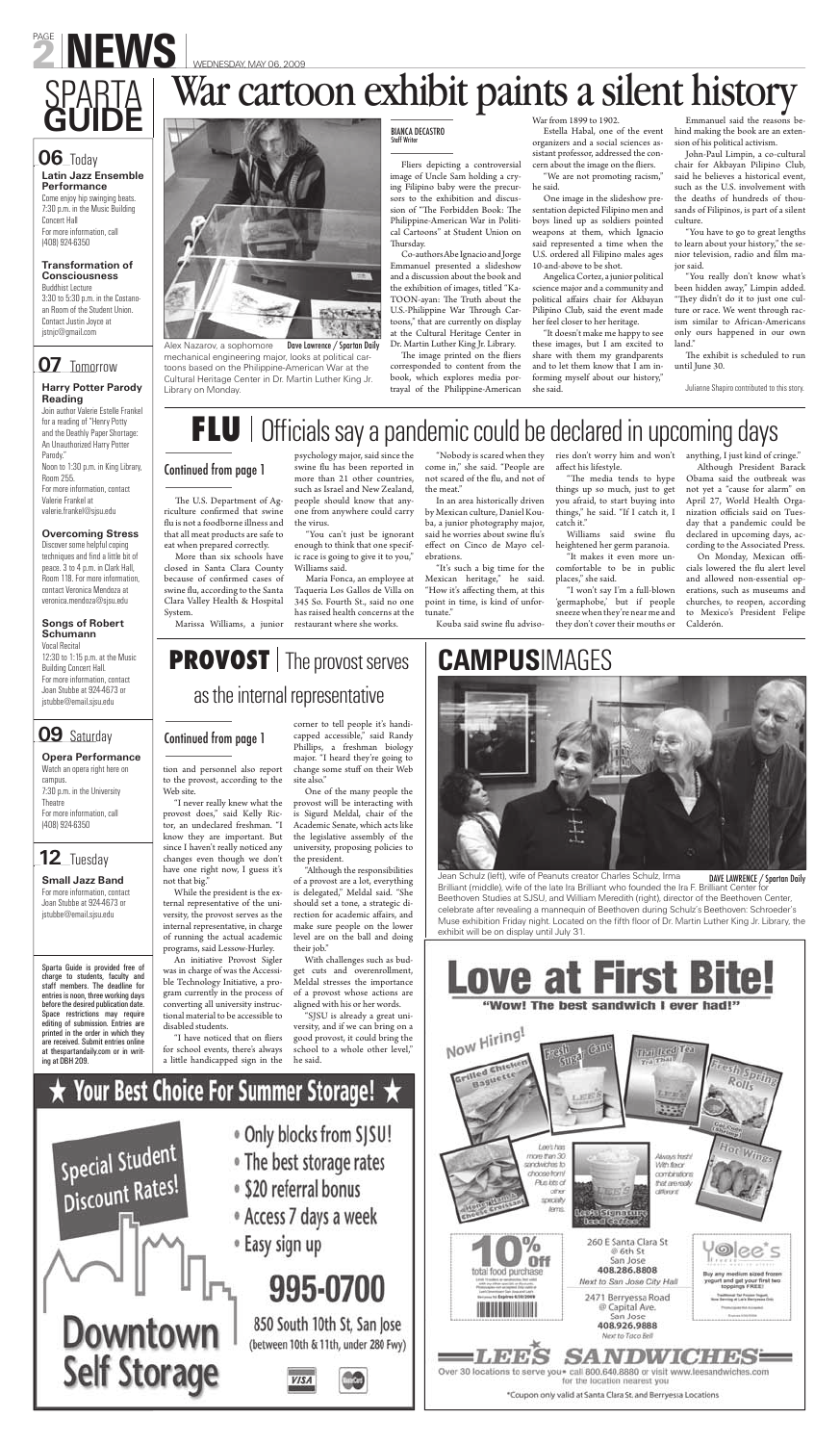#### SAMANTHA PATTERSON Staff Writer

Organizations on campus offer students a chance to find a familiar community at SJSU.

It also offers networking opportunities and the ability for students to develop leadership skills, said Pauline Le, coordinator of Student Organization Development at SJSU.

"It gives students a chance to develop those skills because they can be a member, maybe lead a committee, and perhaps become an officer," Le said.

With 317 student organizations offered at SJSU, almost any interest or niche is available for students. Organizations range from religious to cultural to recreational and social groups.

#### **From the start**

Edgar Miranda, a junior computer science major, started the game development club.

"The game development competition is where you get a month to develop a game under a certain theme," Miranda said. "Our next game development competition is for 'Tower Defense,' which is a computer game."

Miranda, the club's co-president, said the organization has been around for two semesters at SJSU, and the club started off slowly, with few members who were mostly computer science majors, game designers and artists.

"It was a very rough start, with not a whole lot getting done when the group initially formed," Miranda said. "Now we have about 25 or so active members."

He said the purpose of the Game Development Club is to provide a community to help students develop video games. The organization gets together every Monday for meetings. They occasionally host game development competitions and guest speakers.

"I know funding has definitely been reduced," Le said. "It has gone down from \$4,000 to \$3,000 and honestly, I don't know what it's going to be like for next year."

"The money will cover most things like T-shirts and conferences," Le said. "They have to include price quotes and it allows them to learn how to manage their money early on."

SJSU requires incoming freshmen to attend a mandatory orientation that welcomes them to campus while introducing them to other students.

At orientation, organizations are introduced to students so they can learn about the different SJSU clubs.

Jason Amarante, a sociology graduate student, started the social change through music club. One of the club's events is a concert it will be hosting during fall welcome days.

> They must then obtain a minimum membership of eight currently enrolled SJSU students, according to the Web site.

Amarante said he started social change through music after he became more interested in sociology, and combined it with his lifelong love of music as a musician, performer, and music business professional.

> Those members must then elect a president and treasurer who meet the GPA requirement of at least 2.0, according to the Web site.

> "Officers can't be enrolled in too many units," Le said. "We want to make sure they're going to be around for at least a year and maintaining those eight members."

Shelby Shock, a senior global studies major, has participated in Rotaract, a service organization for local communities.

> The organizations must overview the guidelines of the student organization constitution and then carefully develop their own, according to the Web site.

"I want to eventually work with a nonprofit organization that builds schools in developing countries," she said. "Rotaract has provided me with the experience with what I want to do after obtaining a degree."

#### **Jumping through hoops**

Students seeking funding for organizations may go to Associated Students, SJSU's acting student government, which has a pool of money for that purpose that partly comes from student fees.

> "The process was involved," Amarante said. "Filling out paperwork, creating a constitution, meeting with folks in the student involvement office, more paperwork, and web-related stuff — it took me longer than I had initially thought it would."

Students have to apply for funding and attend a finance committee meeting to explain why they need the funds.

> "It's a conference that helps students build their leadership skills," Le said. "They also have

Amarante said the funding process was painstaking and required several levels of approval and lots of paperwork. Students interested in starting an organization or club must first visit the student involvement Web site to review the materials necessary for

#### recognition.

According to the Web site, students must attend a drop-in meeting with one of the student organization and leadership staff to go over the startup process and discuss benefits, policies and procedures. This allows the student to ask questions about the necessary documents that need be filled out, according to the Web site.

"We require the students have at least eight members so we have a rough number of members in organizations and clubs on campus," Le said. "Some clubs have 30 active members and some have 10. It really varies. We just oversee the eight."

(From left to right) SJSU game development club co-president Marek Spartan Daily Archives Kapolka, adviser John Bruneau, seretary Edgar Miranda and co-president Parris Khachi.

Le said they give students a template of a constitution. Students usually follow the template. Sometimes they change the wording, but Le said it's pretty general and self-explanatory.

The constitution must be voted, approved and dated by Student Involvement staff, according to the Web site. Officers of organizations must read and agree to the university's policies and procedures on the student organization's code of conduct, and are required to obtain an adviser that is a faculty or staff member at SJSU.

"The role of the adviser is just to make sure that the students are complying with the university's policy," Le said. "They are that objective person to make sure communication between members and the officers are OK, and if they



need someone to bounce ideas off of, they are like mentors."

A meeting with a student organization coordinator will then be made so they can review and approve the documents. Member information must be submitted to Interactive Collegiate Solutions online.

According to the Web site, one officer and one member must go to a mandatory student organization leadership conference so both sides of the organization are represented.

to do a mandatory alcohol and drug abuse workshop at that time. It's required for them to be a recognized organization here on campus."

Amarante said it was hard to coordinate schedules with other club members in order to make the mandatory conference.

#### **Seeking approval**

Communication with the student involvement office then needs to be made by students within the organization for approval or for further documents or information.

About 80 percent of clubs follow through with the process and get approved. The students who struggle because of deadlines, finding members, and lack of communication tend to be the ones whose organizations don't get approved, Le said.

"It's a very inclusive process —

#### starting your own organization," Le said. "It takes a lot of skill that perhaps you wouldn't learn in a classroom, but it's great to have that extracurricular activity here on campus."

Amarante said student participation and involvement seems to be on the rise at SJSU.

"It could and should be a lot higher," he said. "Other campuses have a dedicated student base that is much more involved than ours. That could be attributed to the fact that we're a commuter campus."

Rohan Dhamnaskar, a senior computer science major, said, "Being known as a commuter campus definitely has some effect on student involvement."

Edgar Miranda said he thinks it's great that students can get involved in so many clubs.

"If there isn't one that you're looking for, you can always start your own," he said.

# National Asian & Pacific Islander **HIV/AIDS Awareness Day**



WEDNESDAY, MAY 06, 2009 FEATURES

# Organizations put best foot forward to go clubbing

The necessary documents for an organization to be approved at SJSU can be found on the Student Involvement Web site.

Photo Illustration by CARLOS A. MORENO

#### HOW TO GET YOUR CLUB APPROVED AT SJSU

1. Review all necessary materials. 2. Attend a drop-in meeting with a staff member. 3. Gather minimum membership. 4. Develop and approve constitution. 5. Read and agree to university policies and code of conduct. 6. Select an adviser. 7. Meet with a coordinator for student organization development. 8. Submit information to Interactive Collegiate Solutions online. 9. Talk with student involvement during the recognition period. 10. Go to a mandatory leadership conference.

Source: Student Involvement Web site



Celebration

Turn Compassion into Action!



Thursday May 7, 2009 12:00 - 2:00 pm San Jose State University **7th Street Plaza** @ 7th and San Salvador FREE!

\* Cultural performances, including San Jose Taiko \* \* Free food \* \* San Jose City Councilman, Ash Kalra \* \* Free health information \* \* Free on-site HIV rapid testing \*



Banyan Tree Project



Sponsored by the Asian & Pacific Islander HIV/AIDS Collaborative of Santa Clara County and Asian & Pacific Islander Wellness Center.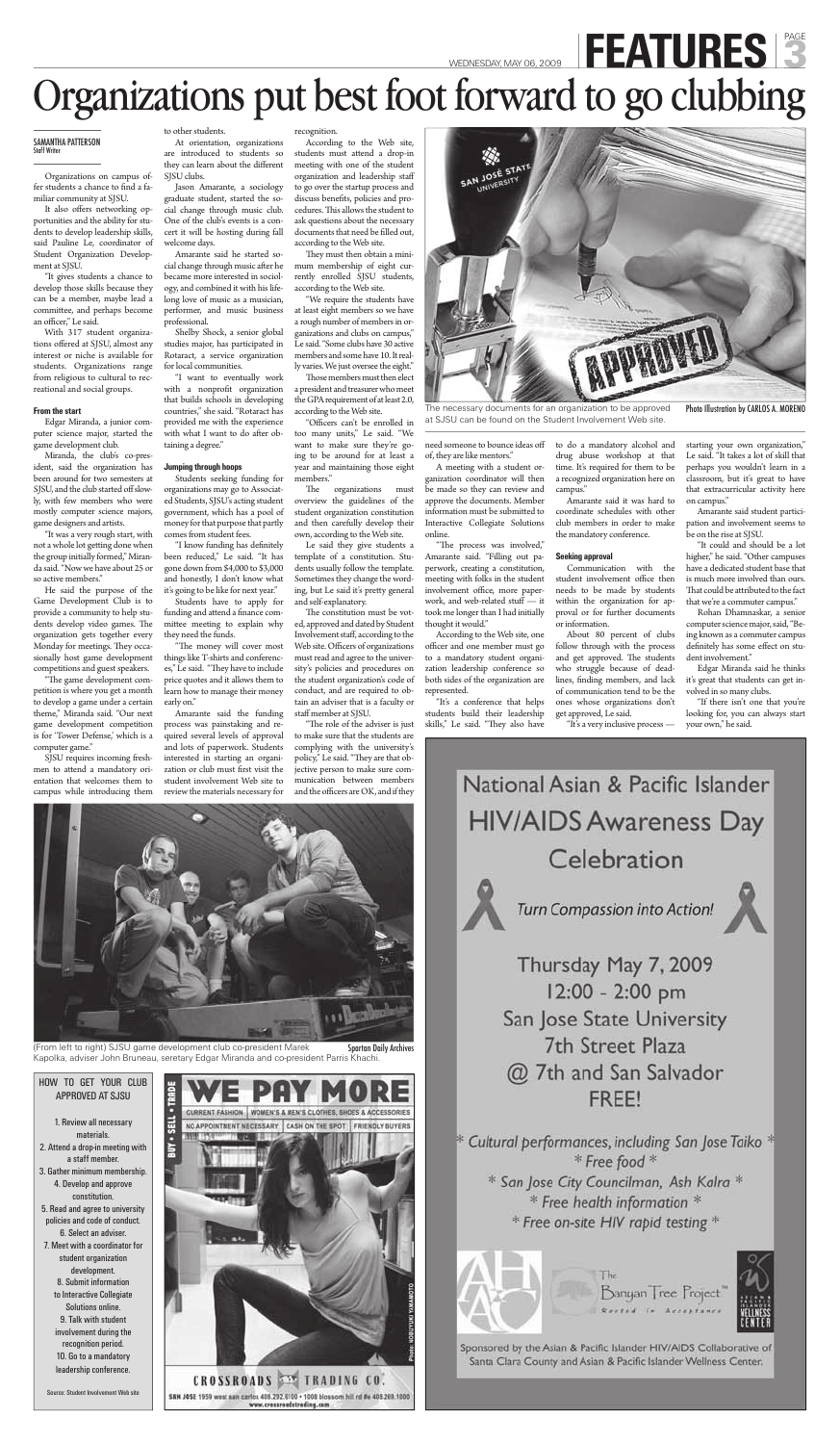# **Classifieds**

#### **HOUSING**

**SJSU INTERNATIONAL HOUSE**  \*One block to campus \*US & International students \*Safe, Friendly, Homelike \*Intercultural Experience \*Computer Lab/ Study Room \*Student Kitchen \*Wireless Internet Access \*Assigned Parking (fee) \*One semester contract. Apply now! 360 S. 11th Street, 924-6570 or sjsu.edu/ihouse

#### **EMPLOYMENT**

**EARN EXTRA MONEY** Students needed ASAP Earn up to \$150 per day being a mystery shopper No Experience Required Call 1-800-722-4791

**SUMMER WORK** Multiple locations. As featured in the Wall Street Journal in August 2008. \*\$16.75 BASE-appt. \*FLEXIBLE SCHEDULES \*No experience necessary \*Training provided \*Customer sales/ service \*Scholarships awarded annually \*Internships possible \*Some conditions apply \*All majors may apply CALL FOR INTERVIEW West San Jose: (408) 866-1100 South San Jose: (408) 363-8610

Peninsula: (650) 940-9400 East Bay: (510) 790-2100 For other locations, visit: www.workforstudents.com/ sjsu

#### **TUTOR NEEDED** Beginning Visual Basic 2008 programming skills. Ability to teach. 1-2 hours per week. On Campus. \$25/ hr. Ben (650)

533-8298

**EXCITING OPPORTUNITY**  Part-Time Personal Assistant to Silicon Valley entrepreneur, South Fremont, private residence. Must have positive attitude, strive for excellence, be detail oriented, and open to learning. Approximately 15-25 hours a week to start, flexible times. Attractive compensation, \$15-\$20/ hour based on experience. Send resume to ksenff4@hotmail.com

**NANNY NEEDED** executivesingle mom needs help with two children (15 and 11) while I travel for work. 5-10 days/nite per month. Downtown area (408)621-4574

#### **FOR RENT**

**3 BEDROOM NEAR SJU** \$ 1800 tammy\_5252@yahoo. com (408) 661-1096

#### **DISCLAIMER**

The Spartan Daily makes no claim for products or services rtised below nor is there any guarantee implied. The classifie of the Spartan Daily consist of paid advertising and ed or verified by the newspaper. Certain ts in these columns may refer the reader to specific s or addresses for additional information Classified readers should be reminded that, when making these cts, they should require complete information before aoods or services. In addition, readers should carefully investigate all firms offering employment listings or coupons for discount vacations or merchandise.

| 经预料帐                      | から早い 外国語            | カッカ 河口 みみな             |
|---------------------------|---------------------|------------------------|
| 24 menjadi kecamatan      | 1115年第6日            | n i P<br><b>A</b> 1    |
| al compared by a          | اشهمها<br>34,       |                        |
| Roberts Ge                |                     | トレッズハ<br>۰             |
| ter tran                  | S A F               | г<br>улсы А            |
| )) Ang seraie             |                     |                        |
| de des Alguns d'Estrits   |                     | . .                    |
| sti i annuan              | l Marchiolaeth      | 35 - Annual I          |
| an Geroom                 | n Gregor            | 40 M.L. N              |
| Authority company and     | tale esti mu        | 42.000 William Ho      |
| <b>Transport</b><br>47.   | ,,,,,               | 2) (s = 19)            |
| et av mine                | 2002 - Spistants    | ووساحه متشقه           |
| er dikerpunts             | the facts are       | c."                    |
| والمتقرب ومرارية الملابوة | ・ じょうりょう こう         | a Tolland              |
| 4년 0세 의사 이상               | Market Children     | ドライー                   |
| ration of the con-        | th Aten Lapez -     | stan paroumas          |
| 化乙烯化磷乙烯化二烯                | 12 Turalation       | 49 hoof park           |
| ne verste tryk.           | El Prostat          | 9. Ledinae al-         |
| 00 Februarie 11           | in andro            | sha ne d               |
| 化阿尔德 人名法法米里德              | ha shekarta         | <b>Brother</b>         |
| 12 Sangar 12 Sam          | 80 November         | tan kema               |
| port.                     | 20 Marto            | Court Perry            |
| na ming seri              | <b>HANDALAN</b>     | sa Boshkip Line        |
| st in the catton          | DE MANGER STATE     | the teacher and compa- |
| sti Kopenha               | 25 C XX 7 2         | te tire.               |
| rzy przedeniem            | Statements.         | サイント                   |
| nd Cooperadore            | a abentuar          | t o thaird             |
|                           | st Conneau pre      | ta Ayraa ind           |
| <b>ODWN</b>               | Michael Gard        | Minimals               |
| the start transport       | Restaurantes de l'A |                        |
| 2 Selvarit                | as Terra Forgital   |                        |
| in sugareste taxot        | Ne Cheap Leas       |                        |
|                           |                     |                        |
|                           |                     |                        |
|                           |                     |                        |
|                           |                     |                        |
|                           |                     |                        |
|                           |                     |                        |
|                           |                     |                        |
|                           |                     |                        |
|                           |                     |                        |
|                           |                     |                        |
|                           |                     |                        |



# **SpartanSpace**

#### **TEXTBOOKS**

FROM MANY, ONE: READINGS IN AMERICAN POLITICAL AND SOCIAL THOUGHT, by Richard C. Sinopoli. \$20. rita.mikhal@ gmail.com

STATE OF DENIAL: BUSHAT WAR, PART3 (hardcover), by Bob Woodward. \$15 or OBO. rita.mikhal@gmail.com

#### **BASIC MARKETING: MARKET-**ING STRATEGY PLANNING.

#### inner geek be satisfied. **"Angels & Demons"**

by Perreault. BUS130 text. \$55. contact Ashley @ (562) 477-8949.

LA411 2008 (spiral-bound), by Dena Seif. \$45 or OBO. rita.mikhal@gmail.com

RACE BEAT, by Gene Roberts for MCOM103, Fosdick. For \$10. Contact Namphuong namphuongv123@yahoo.com

#### **ELECTRONICS**

2942

CALCULATOR TI-84 for \$20. Contact Shoko @ (408) 334-

9

1 2 4

**8GB SANSA MP3 PLAYER &** ARM BAND JACKET Lightly used, works with windows media. Only \$75, Contact Vanessa (925)360-3462.

SONY ERICSSON W580I unlocked with headset & data cable. Pound key is cracked, otherwise works fine. For \$75. Contact Ryan (408) 416-8666.

3

#### MISCELLANEOUS

BLACK LOWRIDER BICY-CLE 144 spoke wheels. Super clean. For \$200 firm. (408) 674-5417 ask for Lilia.

Students will be limited to 4 free classifieds per month. Ads will run consecutively Monday - Thursday depending on space availability.

Space is limited to 30 words per run.

SpartanSpace is not intended for businesses. For more information 408-924-3270.

#### **Free Student Classifieds**



#### SJSU Student ID MUST be presented.

Come to the Spartan Daily, DBH 209 between 1:30-4:30 Mon.-Thurs. to place your ad.

#### **Previous Puzzle** 3 2 8 9 6 4 5 8 9 5 6 3 4 2 7 1  $\overline{2}$ 7 1 6 9 4 8 3 5 4  $\overline{2}$ 8 6 9 3 5 6 3 7 2 9 5 1 8 4 5 3 z 7 8 4 6 8 з 7 5 9 6 4 2  $\mathbf{1}$ 5 7 2 з 6 9  $\mathfrak{1}$ 8 4 6 8 5  $\overline{7}$

 $(May 15)$  – Unlike "The Da Vinci Code," I actually finished this book, and the fact that Tom Hanks will return as Professor Robert Langdon really revs my literary engine. This time, Langdon is actually teaming up with the Catholic church to combat an ancient secret society set out to destroy the Vatican with the bomb of all bombs.

> **CLASSIFIED AD RATE INFORMATION** Each line averages 25 spaces. Each letter, number, punctuation mark, and space is formatted into an ad line. The first line will be set in bold type and upper case for no extra charge up to 20 spaces. A minimum of three lines is required.

Deadline is 10:00 am , 2-weekdays prior to publication.

**"Land of the Lost"**  ( June 5) – Oh, I think I just had a flashback to awesome animation, A-list actors and dinosaurs. Will Farrell brings this old-school television show to life with the tale of ridiculed paleontologist Dr. Rick Marshall. He accidentally travels back through time and space and somehow has to find his way home to claim his major findings.

> **MINIMUM THREE LINE CLASSIFIED AD**: DAYS: 1 2 3 4 RATE: \$10.00 \$15.00 \$20.00 \$25.00

\$2.50 EACH ADDITIONAL LINE AFTER THE THIRD LINE.

\$3.00 EACH ADDITIONAL DAY.

• RATES ARE CONSECUTIVE DAYS ONLY. •ALL ADS ARE



PREPAID.

#### • NO REFUNDS ON CANCELLED ADS.

**FREQUENCY DISCOUNT:** 40+ consecutive issues: 10% discount **SJSU STUDENT RATE: FREE STUDENT ID REQUIRED. Ads must be placed in person in DBH 209 from 10 AM or 3PM. Not intended for businesses and/or other persons.** 

**Frequency discount does not apply. www.thespartandaily.com**

**Half-Blood Prince"** (July 15) – Finally, what you have been waiting for: The next movie in the Harry Potter series is back with old favorites, new professors and haunting new mysteries. More teenage angst comes into play as Harry and Ron find themselves becoming more involved with girls and romance.

**"G.I. Joe: The Rise of Cobra"** (August 7) – When all else fails, make another cartoon, comic movie, right? Add this one to the lot of movies fashioned after retro television shows. I do not know how promising the story of an elite team of international operatives is, but I am sure it will be another box office hit, simply because of hot actors and special effects.

| <b>Need a Roommate?</b> |  |
|-------------------------|--|
| Need a Job?             |  |
| <b>Need a Roommate</b>  |  |
| with a Job?             |  |
|                         |  |

Spartan Daily Classifieds

Sooner or later, these clouds are going to roll away and the sun will shine with its full potential, indicating summer is finally upon us. Oh how we welcome the 80 and 90-degree temperatures that provide great weather for outdoor adventures.

But when the temperatures reach the triple digits, we search for a cool place to lurk. The movie theater is a cool place to chill for a couple hours for a couple dollars.

Here is a summer movie guide to help you plan out your solar escape:

**"Star Trek"** (May 7) – Another one of those sci-fi reinventions — but this one looks promising. A strong storyline is supported by a surprisingly good cast and stunning special effects aimed at giving every Trekkie out there something to gush about. So spread those fingers in the famous Vulcan salute and let your











G.I. Joe: The Rise of Cobra Terminator Salvation Substitution Star Trek Transformers: Revenge of the Fallen Harry Potter and the Half-Blood Prince Star Trek Transformers: Revenge of the Fallen Harry Potter and the Half-Blo

**"Terminator Salvation"**  (May 21) – Bring on the machines … as long as Christian Bale is there to save us. The Terminator chronicles continue as John Conner, played by Bale, leads the few surviving humans against Skynet, a race of enemy machines.

**"Night at the Museum: Battle at the Smithsonian"** (May 29) – Can't keep all this action adventure straight? Are you thinking that Shia LaBeouf is the captain of the Starship Enterprise and now fighting against an evil priest conspiracy? This sequel provides an escape from the crunching of metal as history comes to life, promising a good laugh with a returning cast, including Ben Stiller, Owen Wilson and welcoming Amy Adams and Jonah Hill.

**"Hangover"** ( June 5) – Bachelor parties never seem like a good idea, and this movie proves me right. Under the comedic expertise of director Todd Phillips ("Road Trip" and "Old School") this tale of three groomsmen, too much alcohol and a missing groom in Las Vegas is sure to deliver a hardy laugh.

**"Transformers: Revenge of the Fallen"** (June 24) – All of the original stars are back as

well as some new ones, both hu-

man and robot. It looks like even Megatron is going to return from the deep, as Hugo Weaving is once again voicing the character in this sequel.



Place: Costanoan Room, 2nd Floor Student Union

http://sjsuzen.blogspot.com/

PAGE **A CE WEDNESDAY, MAY 06, 2009** 

# Sci-fi and sequels prop up summer cinema



**PREVIEW: SUMMER MOVIES**

ls and Demons

#### ALLIE FIGURES A&E Editor

(From left to right) Tom Hanks, Channing Tatum, Christian Bale, Chris Pine, Megan Fox, Emma Watson Photos courtesy of: Ace Showbiz, Celebritywonder.com, Movie WallpaperZ, StarTrekmovie.com, Fanpop!, Image Shack, respectively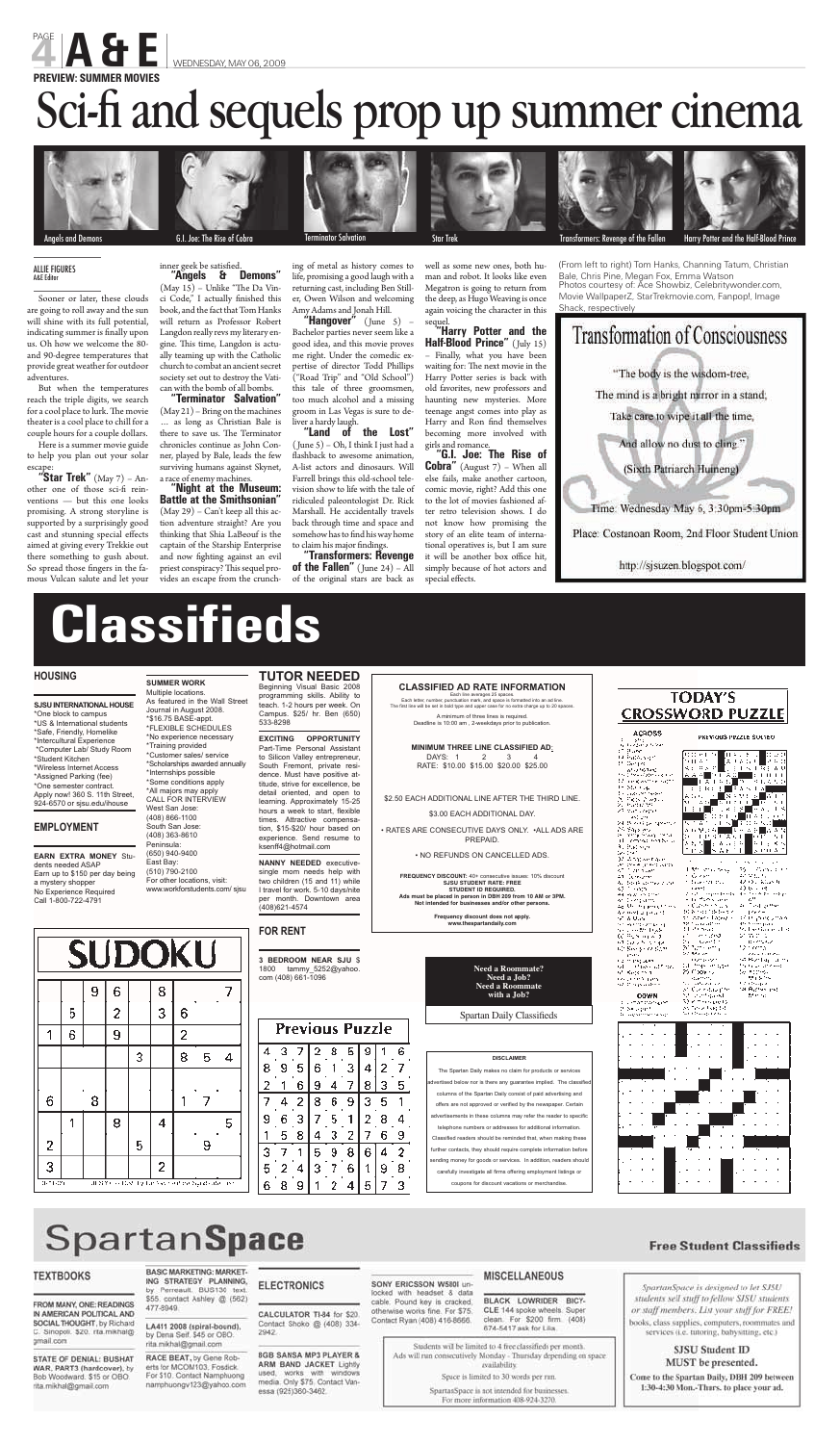Despite the recession and bleak job market, there are still some companies that have no mercy on consumers.

The cruel fact of large corporations charging as much as possible for poor services came to my attention about a month ago during a dispute with Comcast.

When my roommate and I set up cable for our apartment downtown, we were told Comcast was our only option because the positioning of our apartment prevented us from having a satellite service provider.

Our initial relationship with Comcast was forced, but their amusing commercials promoting a \$69 per month introductory price for Internet and basic cable services didn't seem bad.

We attempted to switch the name on the account to my name, in order to once again receive the introductory rate for the last few months of our lease.

However, once our six-month rate ran out we were introduced to a new rate of \$110 per month — a nearly 60 percent increase.

For a few months we dealt with this new rate, but after hearing from several friends who were paying less per month and receiving premium cable, Internet and home phone service, seeing our whopping bill grew frustrating.

> After dealing with this experience, I did some

However, upon showing up to their offices — which had a stunning resemblance to the DMV with about 14 numbered windows, a ticketing machine and plenty of disgruntled customers — I realized this might not be as easy as I thought.

Rather than waiting in line, we attempted to resolve the issue on the phone. We were told a switch of accounts could be done, but there would be an installation fee of about \$60.

When I asked what exactly they were installing — since none of the equipment had to be disconnected or moved — I was told, "Sir, we're a business and you're trying work the system."

Which group is "greener," a family of six who takes the bus and grows their own food, or a family of three who drives an SUV and eats fast food?

Work the system? I'm sorry for not wanting to be bamboozled into paying \$110 each month for a basic cable and Internet pack-

age where the Internet isn't even always reliable.

Therefore, I would argue that the family of three, although unconsciously, is more environmentally friendly.

I hung up the phone and realized nothing could really be done to avoid this stranglehold Comcast had on us.

 research and found out we weren't the only ones frustrated with Comcast's customer service.

According to a 2004 survey by the American Customer Satisfaction Index, Comcast's customer service satisfaction rating was the lowest of any organization or company finishing lower than the IRS.

In addition to poor customer satisfaction rates, Comcast also has false or misleading claims of offering the most HD channels in their advertisements.

Many entertaining commercials, which are set up as interventions, tell DirectTV customers to switch over to Comcast because of the hundreds of more HD channels available, claiming they're "HDelusional" or are in "HDenial."

However, it's Comcast that seems to be in denial.

A article from the TV Predictions Web site revealed that those claims of hundreds of HD channels are On Demand and

The U.S. continues to grow and is the third most populated country, trailing far behind India and China.

pay-per-view services that must be ordered. So by their definition, new movies featured On Demand in HD count as an "HD channel."

humorous commercials of the "Slowsky" turtles or "Interven-

Don't be fooled by those tion" spinoffs. Underneath that witty inviting exterior lies a corporation that exudes greed and

shows no gratitude toward loyal

customers.

Let's not be so hard on the family of SUV-driving gluttons. At least they had the consideration to spare the Earth from three extra resource-consuming inhabitants. The obese child in this family eats unhealthy fast food and is predicted to be part of the first generation to die before the parents.

> Considering most of us don't need extra hands to work the family farm and infant mortality has decreased dramatically, more than two kids seems excessive. Some families have more than two children because they are trying for a boy after having two girls, or vice versa. That is understandable having one of each sex is fun and fulfilling.

By not having as many children, and by dying sooner, they will contribute less to the biggest environmental threat our planet faces — overpopulation.

Our current world population is 6,764,307,709, according to the world population clock at the Worldometers Web site.

OK, let's be serious. I loathe the books. But my reasons are justified.

The story starts with the twodimensional, perfect and flawless Mary Sue, I mean, Bella Swan (Get it? Beautiful Swan. Hah!) who moves to Washington to live with her father because ... well, it wasn't really established exactly why, but it doesn't matter, does it?

> Oh wait, that was 10 seconds ago, now it's 6,764,307,767. Wait a minute, that's not right either. The number keeps going up like seconds ticking away on a clock, but faster. It's pretty hard to wrap my head around a number like that, but it's a lot of people who use up a lot of resources.

We are so busy worrying about plastic versus paper that we are missing the big picture: There are simply too many people on this planet, and the problem is just getting worse.

Mary Sue's first day of high school in Forks, Wash., consisted of her wanting to fit in but also scornfully looking down upon her peers while miraculously gaining five admirers, including the pale and mysterious Gary Stu — I mean, Edward Cullen — who happens to be a vampire, and a sparkly one at that.

I don't need statistics or

data to realize this. I face it every day when I fight for a parking spot, petition to add an overfilled class or can't find my favorite fish on the menu anymore.

But statistics and data sure do pack a punch. In 2050, the world population is predicted to be 9,538,988,263, according to the Web site Geohive. If we continue reproducing at the rate we are now, in just 41 years, our world will have one-third more people. The rate of growth is even more alarming if you compare that number to the population in 1950, which was about 2.5 billion.

the book left, I was wondering whether it'd be worth it to unearth the plot from the load of crap and mush that was Bella and Edward insisting that they can't be together.

Clearly, their attraction is a vampires arrived, smelled Bella's It appeared suddenly. When the Cullen family was playing vampire baseball, three rogue

> In Asia, where 60 percent of the population resides, China has turned to forced abortions and now implements a one-child policy in an attempt to control a population that has already outstripped its resources.

This called for drastic action, but I won't spoil the fun for those of you who have yet to sell your soul and cave in to read the book.

Swine flu has nothing on the pandemic that is Twilight.

> Not all countries are contributing to the population surge.

In some parts of Africa, where famine and AIDS are epidemic, the point at which the death rate outnumbers the birth rate has actually been reached, according to Web site All Africa.

This says nothing for the rest of the books in the series.

An EU report stated that low fertility rates are contributing to a situation where deaths will outnumber births in European countries and immigration will be the only reason for a population increase.

I'll be sitting quietly in my corner reading books with three-dimensional characters and a plot.

It seems that we don't deal with problems until they have become crises. Let's not reach the point where we have mandatory child limits. Let's not come to the devastating circumstance of having exhausted our food and energy sources. Even alternative energy and sustainably produced food will run out if there are too many people consuming them.

VANESSA ALESSI, Advertising Director DARREN MITCHELL, Assistant Advertising Director KRISTI RIGGS, Creative Director EMILY JAMES, Assistant Creative **Director** 

We need to educate people about birth control and provide attainable access to it. We need to find incentives for reducing family size. To keep our population in check, immigration must also be considered carefully to help preserve our quality of life.

With worldwide births outnumbering deaths by a huge margin 137 million per year versus 56 million, our population is escalating dangerously.

We have no predators. We develop cures for diseases and vaccines for plagues, and the medical hope that stem cell research provides might find cures for even the deadliest diseases.

But who wants to live a long life that is subpar? An existence that is spent with restricted resources, inadequate food supplies and limited space is the price we will pay if we continue to breed at this pace.

It is socially and environmentally irresponsible to have many children, unless they are adopted.

But we must consider having fewer children for the benefit of the children we have already. Consider their quality of life before your desires of big family barbecues.

This is the final appearance of "Both Sides of the Coin" Kaajal Morar is a Spartan Daily features editor.

> If you really want to contribute to the green movement, please pop those pills ladies, and gentlemen — wear a raincoat.

Read **Kimberly Tsao's** column, "It's Down to This," about the country that requires skinny figures to adopt kids.

Rabid fan-girls swarm toward the shelves filled with books from the "Twilight" series at stores wherever I go. It makes me cringe inside.

It is the bane of my existence. Ever since I picked up this monstrosity, my mind has been filled with images of blood and sparkles.

Don't get me wrong, I don't hate the book or the rest of the "saga."

She goes to live with her uncool dad who lives alone and can barely fend for himself. She automatically and willingly takes on the job of cooking for herself and her father, as well as balancing schoolwork and maintaining a social life.

Edward immediately develops a passionate dislike for Swan. He leaves for a week to gather his nerves before telling her they can't be friends, while contradicting his statement and admitting to stalking her.

passionate one when he feels humanness, and reacted as any compelled to watch her sleep every night for a month and she is content with it.

For the next 300 pages, Mary Sue — I mean, author Stephenie Meyer — details the love between Mary and Gary, even though they've known each other for only, what, three weeks?

I guess it's love if she thinks he's beautiful — even though he is bipolar and abusive — and he thinks she smells pretty and treats her like a child.

I'm not entirely sure that's accurate, though.



Mary Sue, I mean, Stephenie Meyer, continuously gushes about every aspect of Edward's beauty, including — get this his breath.

"As I had just that once before, I smelled his cool breath in my face. Sweet, delicious, the scent made my mouth water."

Ew. That's gross.

Edward is a god, Adonis, a marble statue.

OK, I get it. I'm jealous that my boyfriend isn't a sickly-looking creature from hell. Really. Now let's get on with the

show. With less than one-third of

predator would — they wanted her blood.

Not only is the series shallow, but it encourages women to rely completely on their men, that they are incomplete without being in a relationship.

Ladies, don't forget that stalking is completely normal and should be encour-

> aged. It tells guys that it's OK to verbally abuse their partner and treat them like dirt.

Being a control freak is actually desirable, so start telling your woman what to do, guys.

Maybe I'm reading too much into it, but an interview from Film Web site with Robert Pattinson, who plays Edward, said, "I read the book like five months before casting. I read the first 50 pages, up until when he gets introduced and I was just like, 'No.'"

It's obvious that things have gotten out of hand with Twilight when Hot Topic started selling \$10 jars of "Twilight Edward Body Shimmer." You "youngins" go ahead and continue to read your misogynistic books about abusive boyfriends and women who can't live without them.

Dwight Bentel Hall, Room 209 One Washington Square San Jose, CA 95192-0149

**Daily** 

News: 408-924-3281 Advertising: 408-924-3270 Fax: 408-924-3282 News e-mail: spartandaily@casa.sjsu.edu Advertising e-mail: spartandailyads@casa.sjsu.edu

#### **SENIOR EDITORIAL STAFF**

JOHN HORNBERG, Executive Editor TOMMY WRIGHT, Managing Editor CARLOS A. MORENO, Photo Editor JON XAVIER, Online Editor ANDREA FRAINIER, Opinion Editor RYAN BUCHAN, Sports Editor MATTHEW KIMEL, Sports Editor CHRIS CURRY, Arts & Entertainment Editor ALLIE FIGURES, Arts & Entertainment Editor JOEY AKELEY, Multimedia Editor KAAJAL MORAR, Features Editor KIMBERLY TSAO, Features Editor ELISHA MALDONADO, Investigations Editor MEGAN HAMILTON, Production Editor YA-AN CHAN, Copy Editor ANGELO LANHAM, Copy Editor

#### **SENIOR ADVERTISING STAFF**

#### **STAFF WRITERS**

JESSICA AYALA, MARCOS BLANCO, HANK DREW, DOMINIQUE DUMADAUG, KELLY ENOS, JESSICA FROMM, BRETT GIFFORD, MERRIL GUZMAN, ANDREW HERNDON, ELIZABETH KANG, MICHAEL LE ROY, DAN LU, ANDREA MUNIZ, SAMANTHA PATTERSON, JUSTIN PERRY, MINH PHAM, HARVEY RAÑOLA, SCOTT REYBURN, SAMANTHA RIVERA, JULIANNE SHAPIRO, HOLLY SZKOROPAD, STEPHANIE VALLEJO, RALPH WARNER

#### **SENIOR STAFF WRITERS**

TARA DUFFY DANIELLE TORRALBA DAVID ZUGNONI

**ADVERTISING STAFF** ASHLEY CHAVIRA, DIEP DINH, SAMANTHA INOUYE, KHALID JIVANI, RYAN KINGSLAND, LILIA LUNA, SHOKO MASUDA, RITA MIKHALTCHOUK, NAMPHUONG VAN



**ILLUSTRATOR** CARTY SEWILL

**PHOTOGRAPHERS** MIKE ANDERSON STEFAN ARMIJO SANDRA SANTOS YOUNG-SUNG KWON

#### **ADVISERS**

RICHARD CRAIG, News MACK LUNDSTROM, News JAN SHAW, News MICHAEL CHEERS, Photojournalism TIM HENDRICK, Advertising TIM BURKE, Production Chief TIM MITCHELL, Design JOHN SHRADER, Multimedia PAT WALLRAVEN, Business Manager

> **DISTRIBUTION** ANDREW IDUL GURDIP CHERA

#### **OPINION PAGE POLICY**

 Letters to the editor may be placed in the letters to the editor box in the Spartan Daily office in Dwight Bentel Hall, Room 209, sent by fax to (408) 924-3282, e-mailed to spartandaily@casa.sjsu. edu or mailed to the Spartan Daily Opinion Editor, School of Journalism and Mass Communications, San Jose State University, One Washington Square,

San Jose, CA 95112-0149. Letters to the editor must contain the author's name, address, phone number, signature and major. Letters become property of the Spartan Daily and may be edited for clarity, grammar, libel and length. Only letters of 300 words or less will be considered for publication. Published opinions and advertisements do not necessarily reflect the views of the Spartan Daily, the School of Journalism and Mass Communications or SJSU.

The Spartan Daily is a public forum.



#### RALPH WARNER Staff Writer

Ralph Warner is a Spartan Daily staff writer.

Adolf Hitler only had one testicle? A German army medic saw Hitler's uneven groin during World War I after Hitler was injured in the abdomen and lost his second precious pearl.

# WEDNESDAY, MAY 06, 2009 **DPINION**

### Spartan Put a stake in it: Twilight's done

**—FOXNews.com**

#### **DID YOU KNOW...**

## Comcast loves to leave empty wallets

Cartoon by CARTY SEWILL/Spartan Daily

#### KAAJAL MORAR Both Sides of the Coin

# Save the planet: Put a rubber on



#### ELIZABETH KANG Staff Writer

Elizabeth Kang is a Spartan Daily staff writer.

Check out **Chris Curry's** column, "For Those About to Read,"about how cool things can have an evil twin.

**theSpartanDaily.com**

## **EXCLUSIVELY** ONLINE